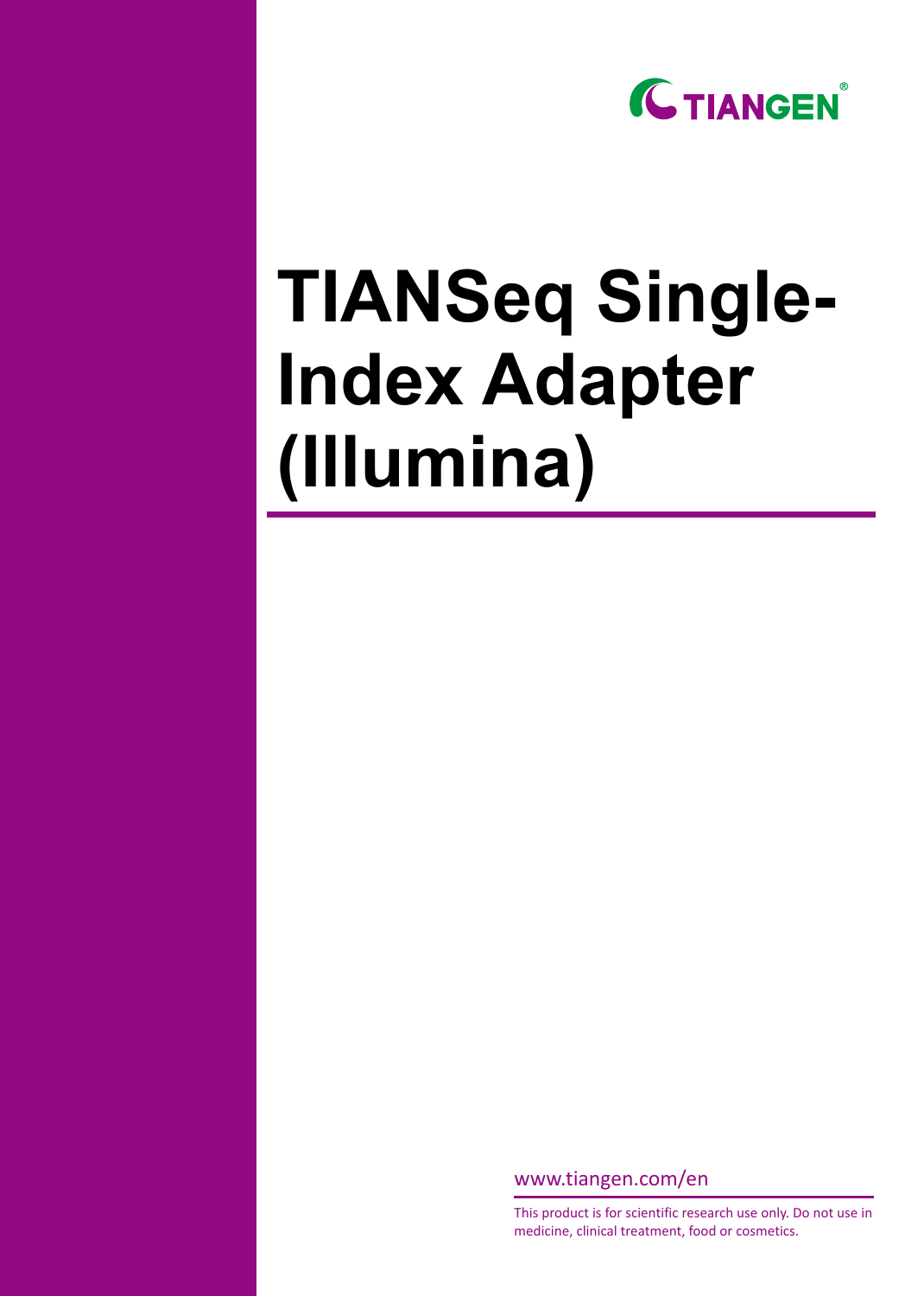# **TIANSeq Single-Index Adapter (Illumina)**

#### **Cat.no. 4992641/4992642/4992378**

#### **Kit Contents**

| <b>Contents</b>                | 4992641<br>(Set A) | 4992642<br>(Set B) | 4992378<br>$(Set A+B)$ |  |
|--------------------------------|--------------------|--------------------|------------------------|--|
| TIANSeg Single-Indexed         |                    |                    |                        |  |
| Adapter (30 µM)                | 12×40 µl           | $12\times40$ µ     | 24×40 µl               |  |
| <b>Adapter Dilution Buffer</b> | $5\times1.8$ ml    | $5\times1.8$ ml    | $10\times1.8$ ml       |  |

#### **Storage and Working Conditions**

Upon receiving the kit, please store at -30~-15°C. The shelf life of the kit is one year.

TIANSeq Single - Indexed Adapter should not be kept at more than 25°C. Avoid repeated freezing and thawing. Please store at -30~-15°C after use.

Adapter Dilution Buffer can be stored at 2-8°C for a month. For long-term storage, please keep at -30~-15°C.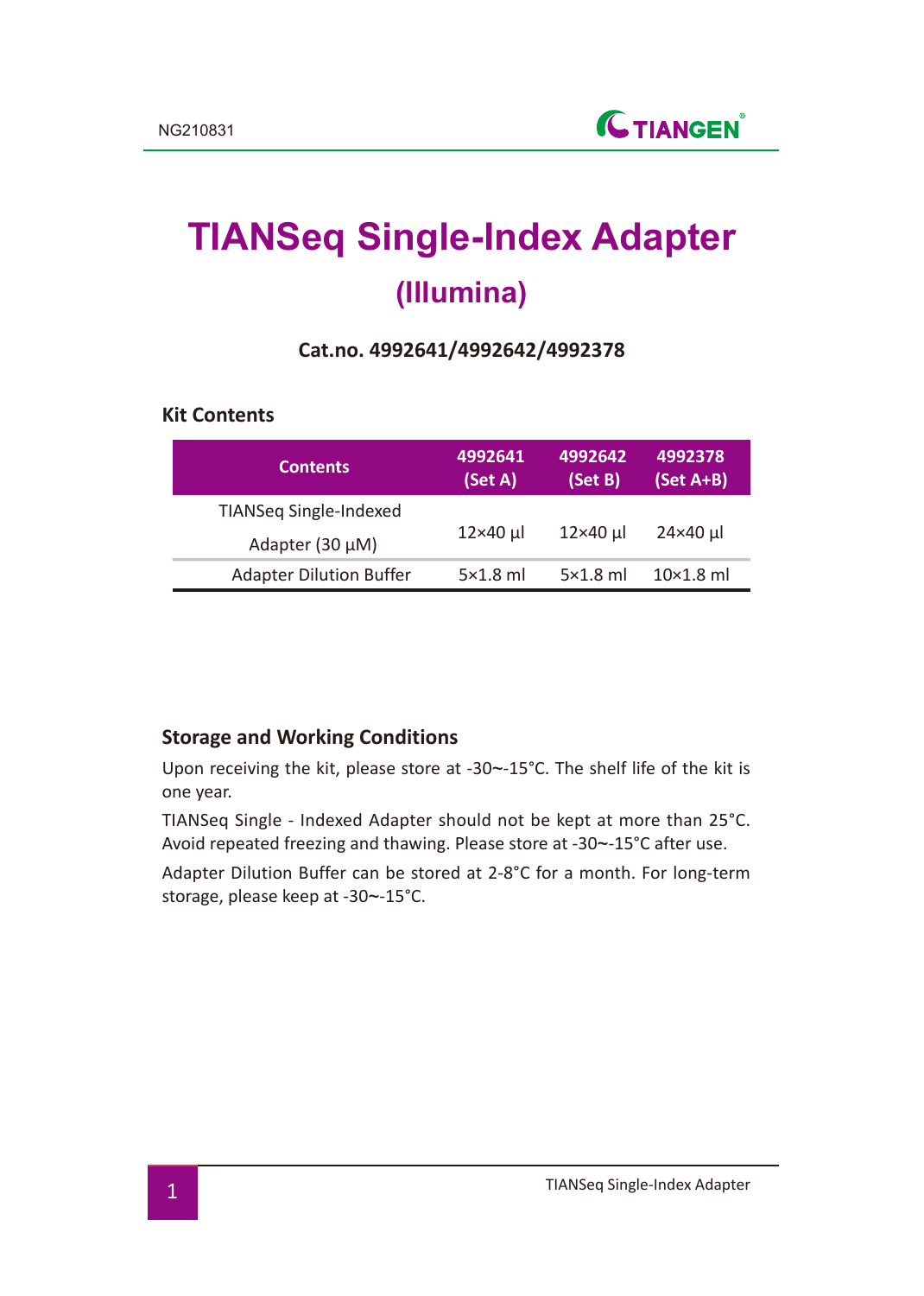

## **Product Description**

TIANSeq Single-Indexed Adapter is specifically developed for illumina Highthroughput sequencing platform. It can be used to construct DNA and RNA libraries for illumina High-throughput sequencing platform. The kit is provided in two forms: 12 kinds of adapters mix and 24 kinds of adapters mix, and each adapter in the mix contains a unique 6 base index sequence (barcode) to identify different samples in multi-sample sequencing.

The concentration of the adapter mastermix of this kit is 30  $\mu$ M. The working concentration varies with the kit used for the library construction, the initial DNA input and the size of DNA fragments. Please refer to the protocol for specific information. In addition, the Index sequences of the 24 adapters mix are shown in the Adapter Sequence Information section.

### **Applications:**

- 1. Generally, this product is used for the construction of DNA and RNA libraries for NGS of illumina High-throughput sequencing platform.
- 2. Specific applications of this product include exon sequencing, target region sequencing, RNA-Seq, ChIP-Seq, directed sequencing and whole genome sequencing.
- 3. It should be noted that this product is not suitable for Illumina HiSeq  $X^{TM}$ instruments and methylation-related sequencing.

# **Precautions Please carefully read these precautions before using this kit**

- 1. It is recommended to keep the TIANSeq Single Indexed Adapter on ice or in an ice box during the experiment. Please do not place the product at more than 25°C, otherwise the advanced structure of adapter might be damaged.
- 2. If adapter needs to be diluted, please use the Adapter Dilution Buffer supplied in the kit. Don't use ultrapure water or other buffer.
- 3. The diluted adapter should be prepared and used within one day. It is not recommended to store the diluted adapter for a long time, or repeatedly freeze and thaw the diluted adapter.
- 4. Please use nuclease- and nucleic acid-free consumables. Make sure to use the consumables made by low nucleic acids adsorption materials. In addition, cross contamination between adapters should be avoided during the experiment.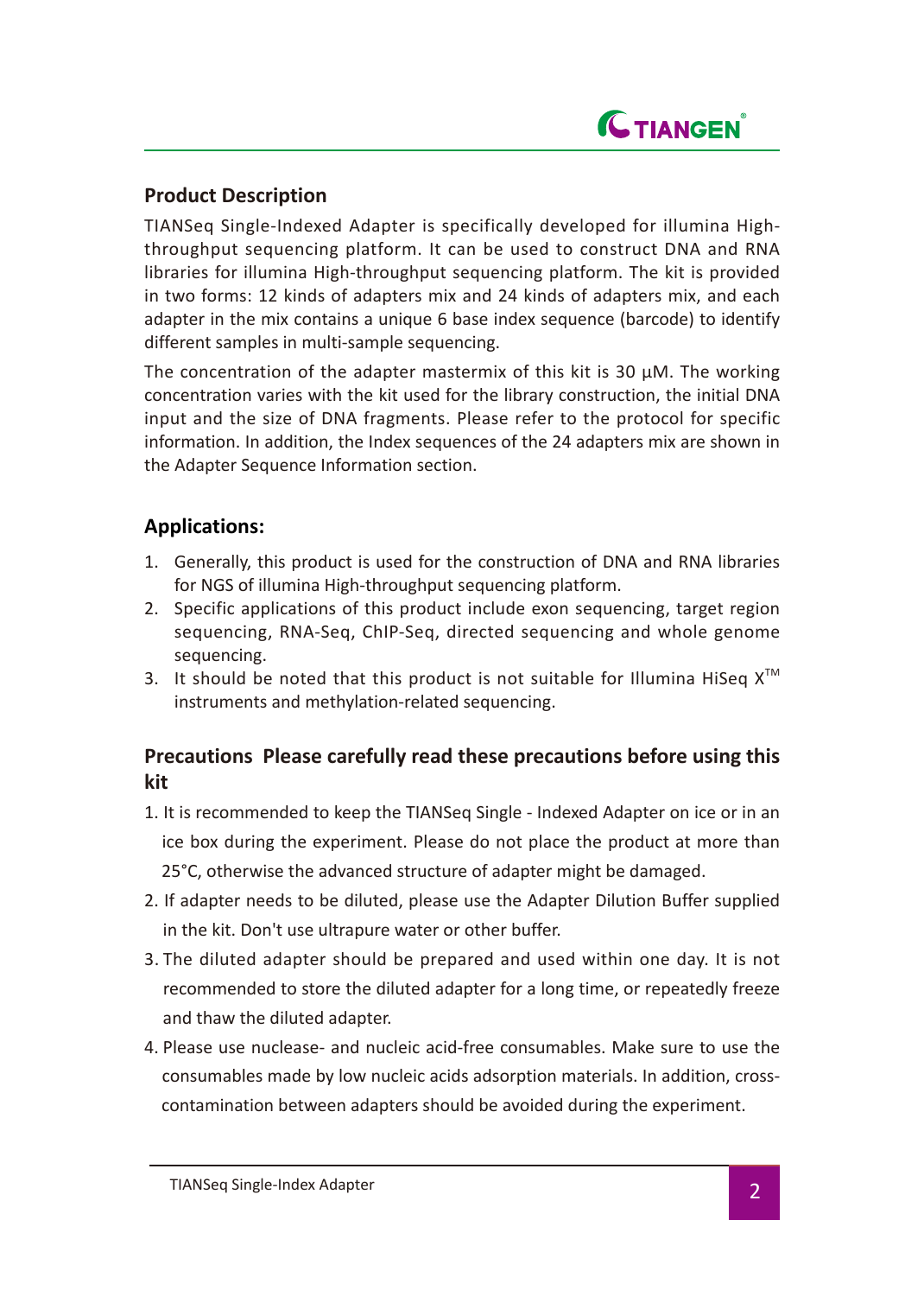

#### **Recommended Alternative Reagents:**

- 1. TIANSeq DirectFast DNA Library Prep Kit (illumina)
- 2. TIANSeq Fast DNA Library Prep Kit (illumina)

#### **Protocol**

1. If the volume of TIANSeq single-indexed Adapter added in the ligation system is fixed at 5 µl, then the working concentrations of the adapter for different DNA input and DNA fragment sizes are shown in the following table:

| <b>DNA Input</b> | <b>Adaptor working concentration for</b><br>different sizes of DNA fragments |              |              | <b>Adapter: Insert</b> |
|------------------|------------------------------------------------------------------------------|--------------|--------------|------------------------|
|                  | 200 bp                                                                       | 300 bp       | 400 bp       | (molar ratio)          |
| $1 \mu$ g        | $15 \mu M$                                                                   | $10 \mu M$   | $7.5 \mu M$  | 10:1                   |
| 500 ng           | $19 \mu M$                                                                   | $12.5 \mu M$ | $9.5 \mu M$  | 25:1                   |
| $250$ ng         | $15 \mu M$                                                                   | $10 \mu M$   | $7.5 \mu M$  | 40:1                   |
| $100$ ng         | $15 \mu M$                                                                   | $10 \mu M$   | 7.5 µM       | 100:1                  |
| 50 ng            | $15 \mu M$                                                                   | $10 \mu M$   | $7.5 \mu M$  | 200:1                  |
| 25 <sub>ng</sub> | $7.5 \mu M$                                                                  | $5 \mu M$    | $3.75 \mu M$ | 200:1                  |
| 10 <sub>ng</sub> | 3 µM                                                                         | $2 \mu M$    | $1.5 \mu M$  | 200:1                  |
| 5 <sub>ng</sub>  | $1.5 \mu M$                                                                  | 1 μM         | 750 nM       | 200:1                  |
| $2.5$ ng         | 750 nM                                                                       | 500 nM       | 375 nM       | 200:1                  |
| 1 <sub>ng</sub>  | 300 nM                                                                       | 200 nM       | 150 nM       | 200:1                  |
| $0.25$ ng        | 75 nM                                                                        | 50 nM        | 37.5 nM      | 200:1                  |

- 2. When the TIANGEN library construction products are applied TIANSeq DirectFast DNA Library Prep Kit (illumina) and TIANSeq Fast DNA Library Prep Kit (illumina) , please dilute the adapter master mix according to the DNA input range of the relevant products using the above table as reference.
- 3. When applying the library construction products from other suppliers, if the DNA input is greater than 1 µg, dilute the adapter based on the standard of 10:1 mole ratio between the adapter and the inserted fragment; if the DNA input is less than 0.25 ng, dilute adapter based on the standard of 200:1 molar ratio between the adapter and the inserted fragment. The mole number of DNA input is calculated according to the following formula: